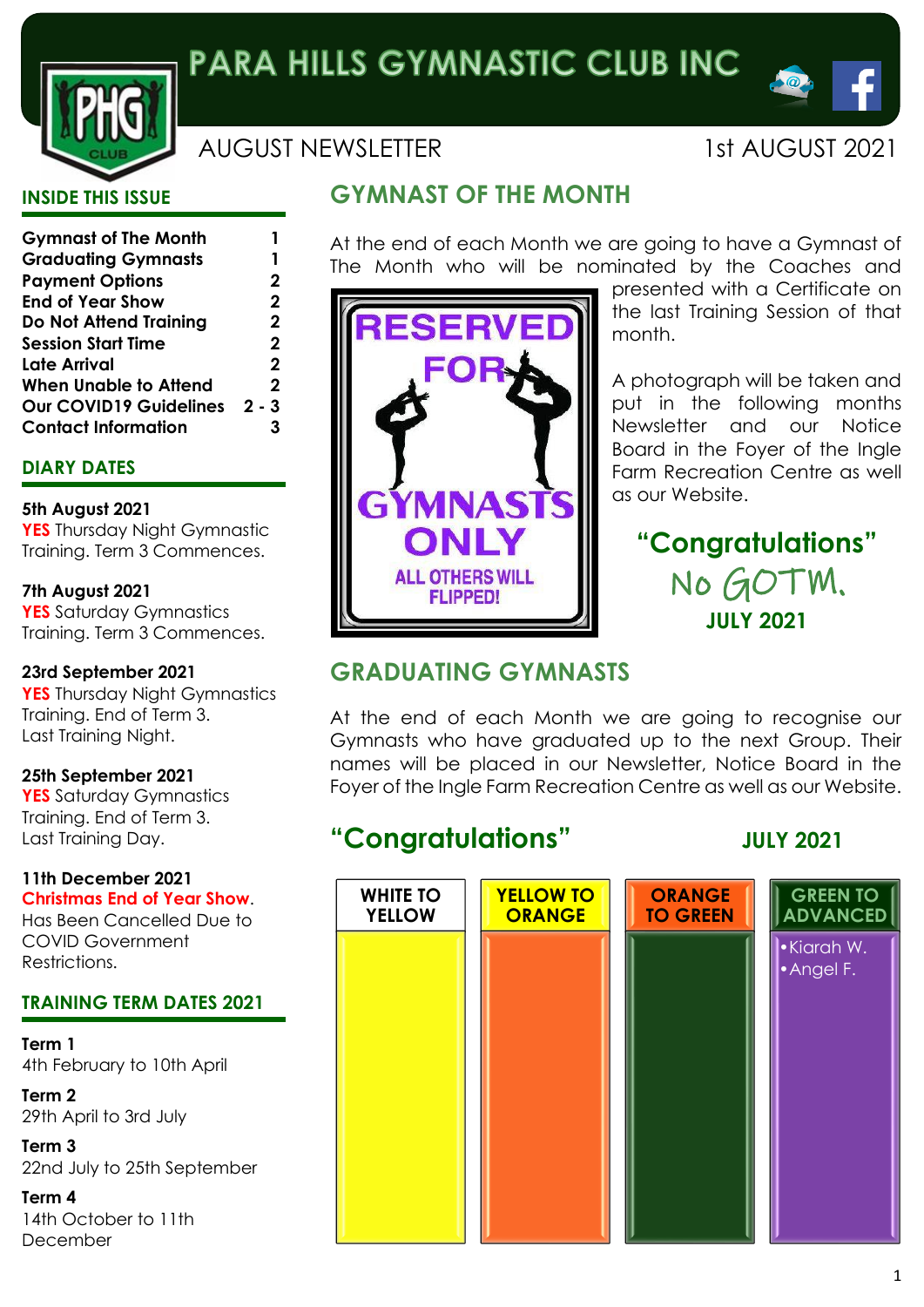# **TERM 3 COMMENCES**

**YES** There will be Gymnastics Training.

#### **Thursday Night 5th August 2021 Saturday 7th August 2021**

# **PHGC END OF YEAR SHOW 2021**

Due to COVID Government Restrictions PHGC Committee has decided that our Christmas End of Year show is **CANCELLED** this year.

We are looking into hosting a Function at Latitude on Saturday 11th December 2021 – 9.30am to 11.30am. Confirmation and more details to come.

# **PHGC LATITUDE EXPRESSION OF INTEREST**

PHGC Members were sent a text message with a link to our Latitude Expression of Interest Form. All Members **MUST** submit online Form no later than Friday 6th August 2021.

# **PAYMENT OPTIONS**

**EFTPOS** Payment Option is now available. (Tap & Go). **CASH** Payment Option is still available.

# **DO NOT ATTEND TRAINING**

If any Gymnast, Coach or Staff and anyone in their household is sick whether respiratory or other, they are **NOT** to attend Training. If you are feeling better after 72 hours you can return to training. If you are still sick after 72 hours, you will need to see a doctor and produce a doctor's clearance before returning to training.

# **TRAINING SESSION STARTS**

### Gymnasts should arrive to their session at least **5 minutes** before their scheduled start time.

Dressed in training clothing and hair tied back as necessary. Gymnasts should ensure they bring a drink bottle filled with only water to replace fluid lost through physical exercise.

### All sessions start **ON TIME** by the **clock at the PHGC Entry Desk**.

This is to ensure a full warm-up has been completed for your child's safety.

#### **TRAINING SESSION STARTS CONT:**

Warm-up contains many of the most important physical conditioning and injury prevention exercises gymnasts perform and as such it should not be missed under any Circumstances.

# **LATE ARRIVAL**

All Sessions start on time by the **Club Clock** on **Entry Desk**, anyone who is late **will not** be able to participate in that session. This is to ensure a full warm-up has been completed.

It is potentially dangerous for the late child and other participants in the group. Warm-up contains many of the most important physical conditioning and injury prevention exercises gymnasts perform and as such it should not be missed under any circumstances for the safety of your child.

# **WHEN UNABLE TO ATTEND GYMNASTICS TRAINING**

We would appreciate Parents/Guardians contacting us via: **Mobile: 0451 326 030.** If your child/children are unable to attend their regular gymnastics session. You **MUST** text us with your Childs name and missing session dates and the reason they are away (Sick, Personal Reasons or Family Holiday).

If your child/children are away for a period of **2 weeks straight** and we have not heard from you within that time, we will attempt to call you. However, if we cannot establish contact your child/children will be temporarily placed on the waiting list and we may offer their place to a new member of the waiting list.

### **PHGC COVID19 GUIDELINES 05.08.2021**

As Para Hills Gymnastic Club is an affiliated member of Gymnastics South Australia, we are complying with all federal and state mandates. We are following gymnastics specific best practice and adhering to SA Health guidelines. We are also adhering to all our state and national body policies and procedures, including our commitment to child safe and child friendly environments.